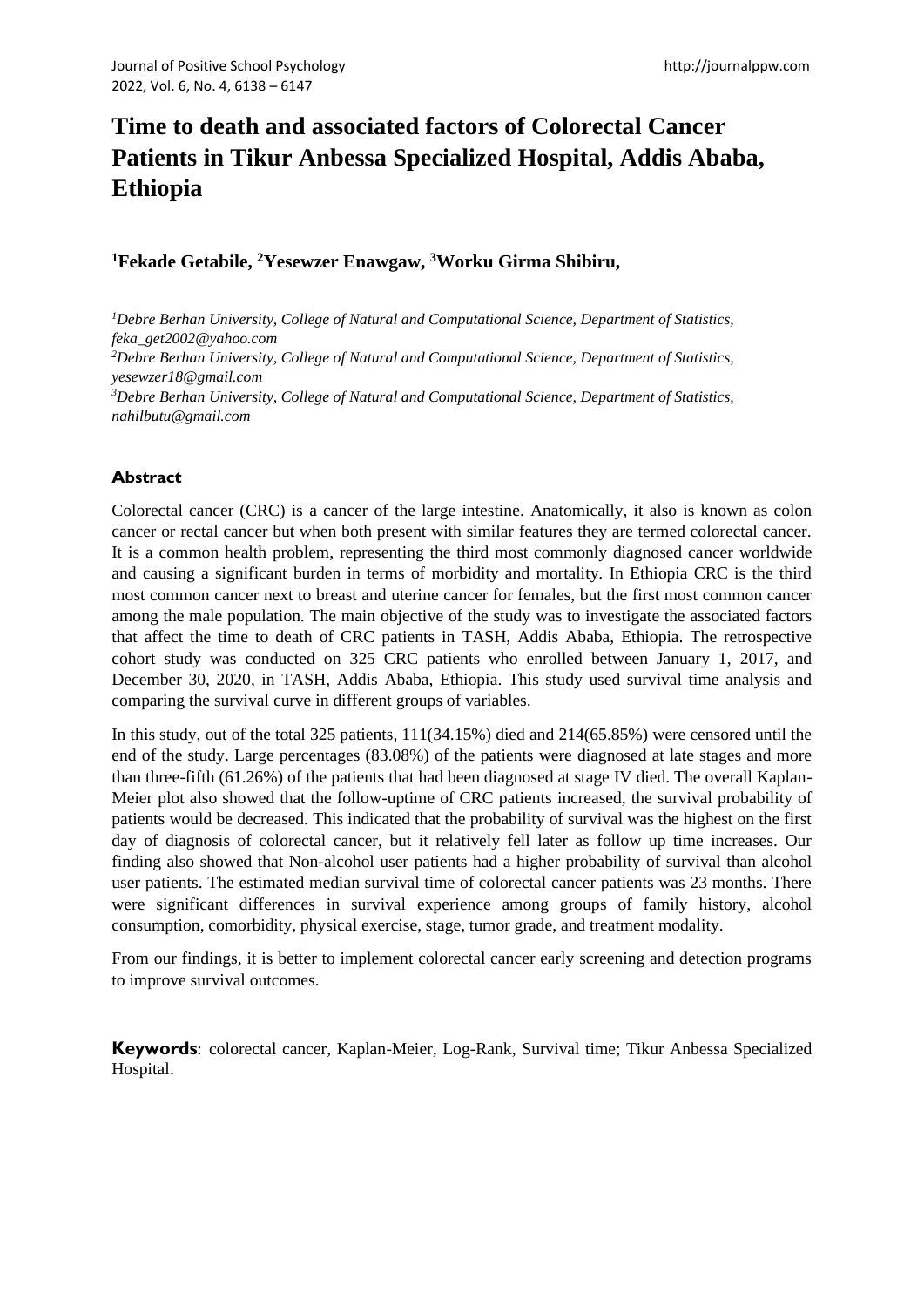# **1. INTRODUCTION**

Cancer is a disease characterized by the unchecked division of abnormal cells. When this type of growth occurs in the colon or rectum, it is called colorectal cancer (CRC). It is the third common cancer and the second cause of mortality among males and females tends to be the major cause of the health-related problem (19).The American Cancer of Society (ACS) and American College of Gastroenterology (ACG) documented that CRC starts in the colon or the rectum which originates from pre-cancerous growths or polyps that grow in the colon or rectum, but their progression to CRC could be halted if it is detected early and polyps are removed (9,28).

Clinical presentation of CRC depends on its size, presence, or absence of metastatic and tumor location. Most colorectal cancers occur sporadically and are characterized by a sequenced carcinogenesis process that involves the progressive accumulation of mutations in a period that lasts on average 10–15 years (2,3). Globally, CRC is the third most commonly occurring cancer and the second most common cause of cancer death next to lung cancer in men and breast cancer in women (27). CRC is the third prevalent cancer leading to death in western countries (16). In 2017, about 1,348,087 people living with colorectal cancer in the United States. There are an estimated 50,630 deaths from colorectal cancer (CRC) in 2018 in the US, second only to lung cancer (23).

CRC is the 4^th most common cancer in the World Health Organization-Africa region. Recent studies have shown that the incidence and mortality of CRC are increasing in low and middle-income country's (LMIC), especially in Sub‐Saharan Africa (10). This rising burden is mirrored in Nigeria, where more than half of the patients die within one year of diagnosis. In the African population, patients with CRC tend to present at a younger age with advanced disease (6). CRC accounted for over 600000 of those deaths, with 70% occurring in (LMIC)  $(15)$ .

In Ethiopia, CRC is the third most prevalent cancer among the entire adult population, and patients often present with advanced stages of cancer (17). It becomes prevalent to account (12.2%) in males and (4.4%) in females of all ages (24).

Sex, comorbidity, and stage of the disease are the most important factors for CRC patient mortality (21). Alcohol consumption is also a known risk factor determinant for the onset of CRC at a young age (5). In November 2009, the International Agency for Research on Cancer reported that there is sufficient evidence to conclude that tobacco smoking is a cause of CRC (22).

Risk is believed to increase with increased BMI since there's an increase in circulating estrogens and a decrease in insulin sensitivity; therefore, this is assumed to influence CRC risk (20). People with a first-degree relative (parent, sibling, or child) who has been diagnosed with CRC have 2 to 4 times the risk of developing the disease compared to people without this family history, with a higher risk for diagnosis before age 50 and/or multiple affected relatives (12). Studies suggest a dose-response effect, that reflects the regularity and intensity of physical activity which is inversely related to CRC, and studies find as little as 7 hours a week could lower the risk of CRC (7). The gold standard treatment in non-metastatic disease is surgery, with 5- year survival rates ranging from 44% to 93% depending on the stage (18).

# **2. Data and Methodology**

# 2.1. Study Area

Data were used from Addis Ababa Population-Based Cancer Registry (AAPBCR), which was established in 2011 under the TASH radiotherapy center. TASH is a tertiary-level hospital equippedwith cancer diagnostic and treatment facilities and is one of the cancer treatment centers in Ethiopia. TASH is a teaching, central tertiary generalized referral hospital with approximately 800 inpatient beds. It is the largest and well-known public hospital which was built in the early 1960s. The hospital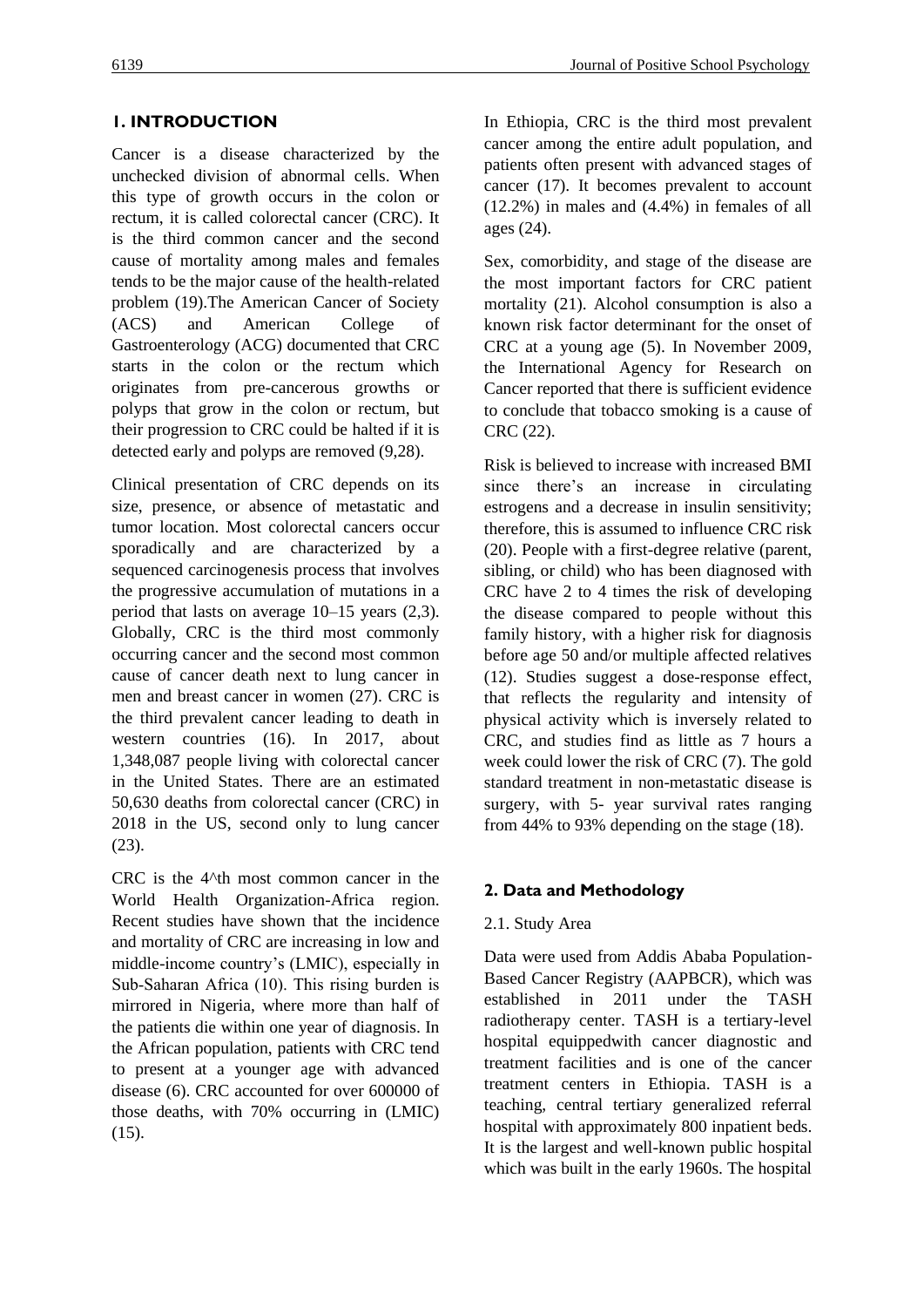hosts a Cancer Treatment Center. The registry uses hospitals, higher diagnostic clinics, and pathology services as the main source of cases. The Hospital is geographically located between 900'0" to 9010'0" north latitude and 38040'0" to 38050'0" east longitude with an altitude of 2379 meters above sea level.

# 2.2. Source of Data and Study Population

All CRC patients in the TASH Oncology unit were used as a source of data for this study which was obtained from the TASH oncology unit, Addis Ababa of Ethiopia and the population of the study was all medical records of CRC patients in the TASH Oncology unit who were diagnosed January 1, 2017, up to December 30, 2020, who fulfill eligibility criteria.

# 2.3. Study Design

A hospital-based Retrospective cohort study was applied to obtain data on CRC patients that was recorded in the oncology department of TASH, Addis Ababa, Ethiopia.

## 2.4 Survival Data Analysis

Survival analysis is a set of methods for analyzing data where the outcome variable is the time until the occurrence of an event of interest. It was used in analyzing the time-toeven data arising in several applied fields like medicine, biology, public health, epidemiology, demography (1). Censoring is an important issue in survival analysis, it present when we have some information about a subject's event time, but we don't know the exact event time. There are three categories of censoring such as right censoring, left censoring, and interval censoring (11). The presence of the patient in the data set who have not yet experienced a failure by the end of the study period.

Non –Parametric Estimation of Survivorship Function

In practice, when using actual data, we usually obtain the estimated survivor function and obtain curves that are step functions, rather than smooth curves.

Kaplan-Meier Estimate of the Survival Function

The number of observed events at t (j),  $j = 1...$ r. Then the K-M estimator of S (t) is defined as the Kaplan-Meier estimator is the standard nonparametric estimator of the survival function used for estimating the survival probabilities from observed survival times both censored and uncensored (8).

Suppose that r individuals have failures in a group of individuals, let  $0 \le t$   $((1))\le ... \le t$   $((r))$ <∞ be the observed ordered death times. Let r. ((i))be the size of the risk set t. ((i))where risk set denotes the collection of indivi0duals alive and uncensored just before  $t_1((i))$ . Let d\_((j))be the number of observed events at t  $((i))$  j=1…*r*. Then the K-M estimator of  $(t)$ is defined by:

$$
\hat{S}(t) = \prod_{j:t(j) <} \left[ 1 - \frac{d_{(j)}}{r(j)} \right]
$$

The cumulative hazard function of the KM estimator can be estimated as:

$$
\widehat{H}_{KM}(t) = -\ln\left(\widehat{S}_{KM}(t)\right)
$$

Where  $S(t)$  is KM estimator

# Log-rank test

The log-rank test, developed by Mantel and Haenszel, was a non-parametric test for comparing two or more independent survival curves. Since it was a nonparametric test no assumption about the distributional form of the data was required. This test was most power full in detecting a higher cured proportion in one group than other groups (14). The log-rank test can also be extended for comparing three or more groups of survival experience.

# **3. Results**

3.1. Socio-Demographic Characteristics of the Study Participants

A total of 325 colorectal cancer patients treated in Tikur Anbessa Specialized Hospital from January 1, 2017, up to December 30, 2020.Two hundred fourteen(65.85%) of the patents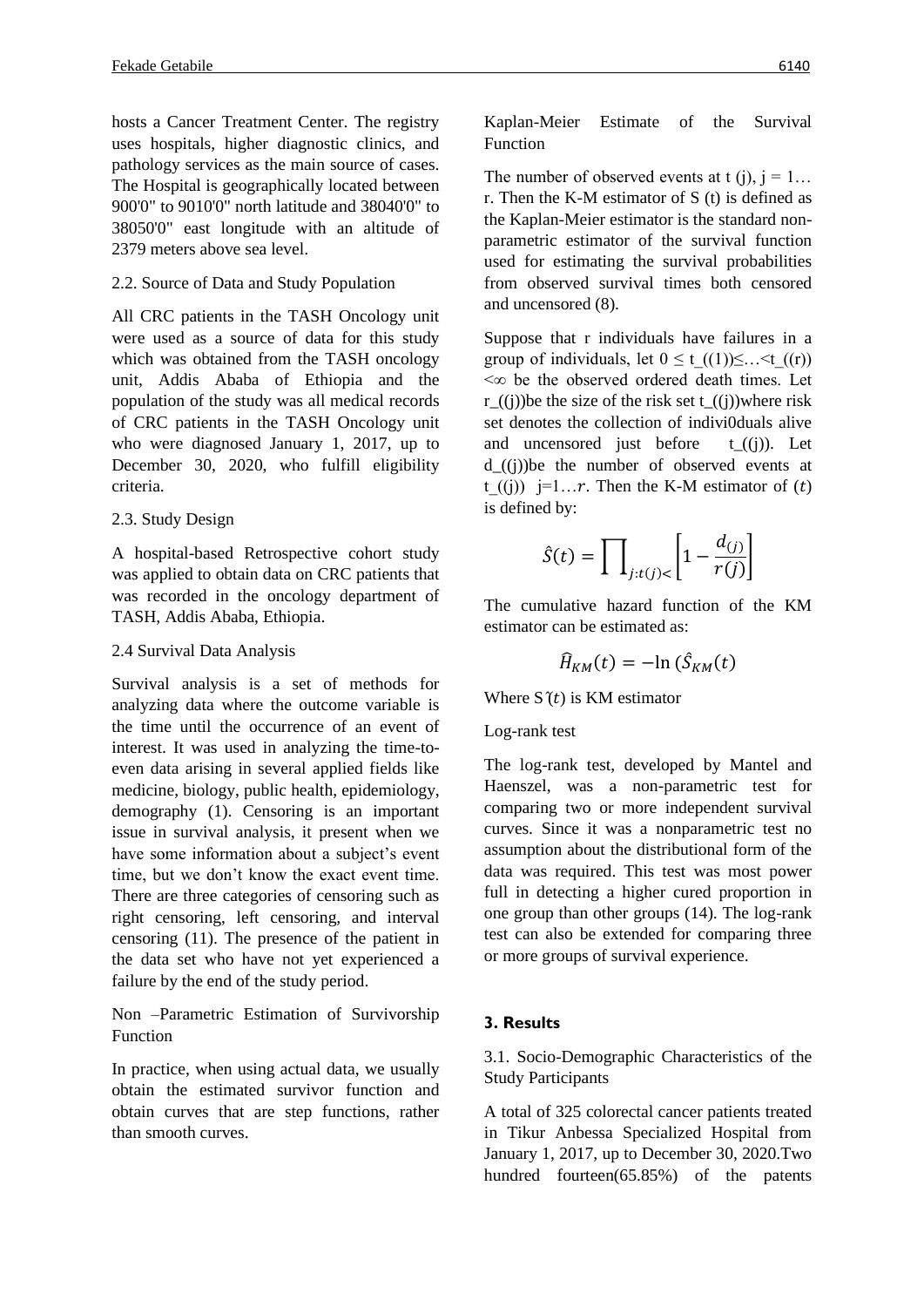censored in the study period while the remaining 111(34.15%) were died.

About 203(62.46%) of study participants were males and 60.31% were from urban areas. Out of those 116(35.69%), participants had a family history and the remaining 209 (64.31%) were not having a family history. As we have been considered the age of patients, 107(32.92%), 64(19.9%), 80 (24.62%), 74(22.77%) of patients were less than 40, 40 to 49, 50 to 59, and the age of 60 and above years old respectively. When we have been considered the smoking status of participants, we observed that 96(29.54%) of the participants were smokers, of which 33.33% have died and 59(27.57 %) were censored. Slightly more than half of (52.31%) the participants were in the normal condition (healthy weight) of BMI, out of which 123(57.48) patients were censored and 48(43.24) died. More than one quarter (29.5%) had comorbid conditions, of which 36.94% have died. About 129 (39.69%) patients were alcohol consumers, out of those patients 72(64.86%) were died.

Table 3.1:- *socio-demographic characteristics of colorectal cancer patients in TASH*

|                     |                | Survival status |             | Total<br>No.% |  |
|---------------------|----------------|-----------------|-------------|---------------|--|
| Variable            |                |                 |             |               |  |
|                     | Category       | Death           | Censored    |               |  |
|                     |                | No. (%)         | No. (%)     |               |  |
|                     |                |                 |             |               |  |
| Sex                 | Male           | 68(61.26)       | 135(63.08)  | 203 (62.46)   |  |
|                     | Female         | 43(38.76)       | 79(36.92)   | 122(37.54)    |  |
|                     | < 40           | 36(32.43)       | 71(33.18)   | 107(32.92)    |  |
|                     | 40-49          | 23(20.72)       | 41(19.16)   | 64(19.69)     |  |
| Age of patients     | 50-59          | 28(25.23)       | 52(24.30)   | 80(24.62)     |  |
|                     | $>= 60$        | 24(21.62)       | 50 (23.36)  | 74(22.77)     |  |
| Alcohol consumption | Yes            | 72(64.86)       | 57(26.64)   | 129 (39.69)   |  |
|                     | N <sub>o</sub> | 39(35.14)       | 157(73.36)  | 196 (60.31)   |  |
| Family history      | Yes            | 30(27.03)       | 86(40.19)   | 116(35.69)    |  |
|                     | No             | 128 (59.81)     | 128 (59.81) | 209 (64.31)   |  |
| Smoking status      | Smoking        | 37(33.33)       | 59(27.57)   | 96(29.54)     |  |
|                     | Non Smoking    | 74(66.67)       | 155(72.43)  | 229(70.46)    |  |
| Residence           | Urban          | 69(62.16)       | 127(59.35)  | 196(60.31)    |  |
|                     | Rural          | 42(37.84)       | 87(40.65)   | 129(39.69)    |  |
| Marital status      |                |                 |             |               |  |
|                     | Single         | 20(18.02)       | 28(13.08)   | 48(14.77)     |  |
|                     | Married        | 91(81.98)       | 186(86.92)  | 277(85.23)    |  |
|                     | Under weight   | 47(42.34)       | 62(28.97)   | 110(33.85)    |  |
| <b>BMI</b>          | Healthy weight | 48(43.24)       | 123(57.48)  | 170(52.31)    |  |
|                     | Over weight    | 16(14.41)       | 29 (13.55)  | 45(13.85)     |  |
| Comorbidity         | Yes            | 41(36.94)       | 56(26.17)   | 97(29.85)     |  |
|                     | N <sub>o</sub> | 70(63.06)       | 158(73.83)  | 228(70.15)    |  |
| physical exercise   | Yes            | 11(9.91)        | 67(31.31)   | 78(24.00)     |  |
|                     | No             | 100(90.09)      | 147 (68.69) | 247(76.00)    |  |
| Religious           | Orthodox       | 72(64.86)       | 125(58.41)  | 197(60.62)    |  |
|                     | Muslim         | 22(19.82)       | 45(21.03)   | 67(20.62)     |  |
|                     | Protestant     | 17(15.32)       | 44(20.56)   | 61(18.77)     |  |

TASH: Tikur Anbesa Specialized Hospital.

3.2. Clinical and pathological and treatment-

related characteristics

More than half (52%) of the primary site of the tumor was found to be rectal. Of those patients, 48.65% died. A large percentage (83.08%) of the patients were diagnosed at late stages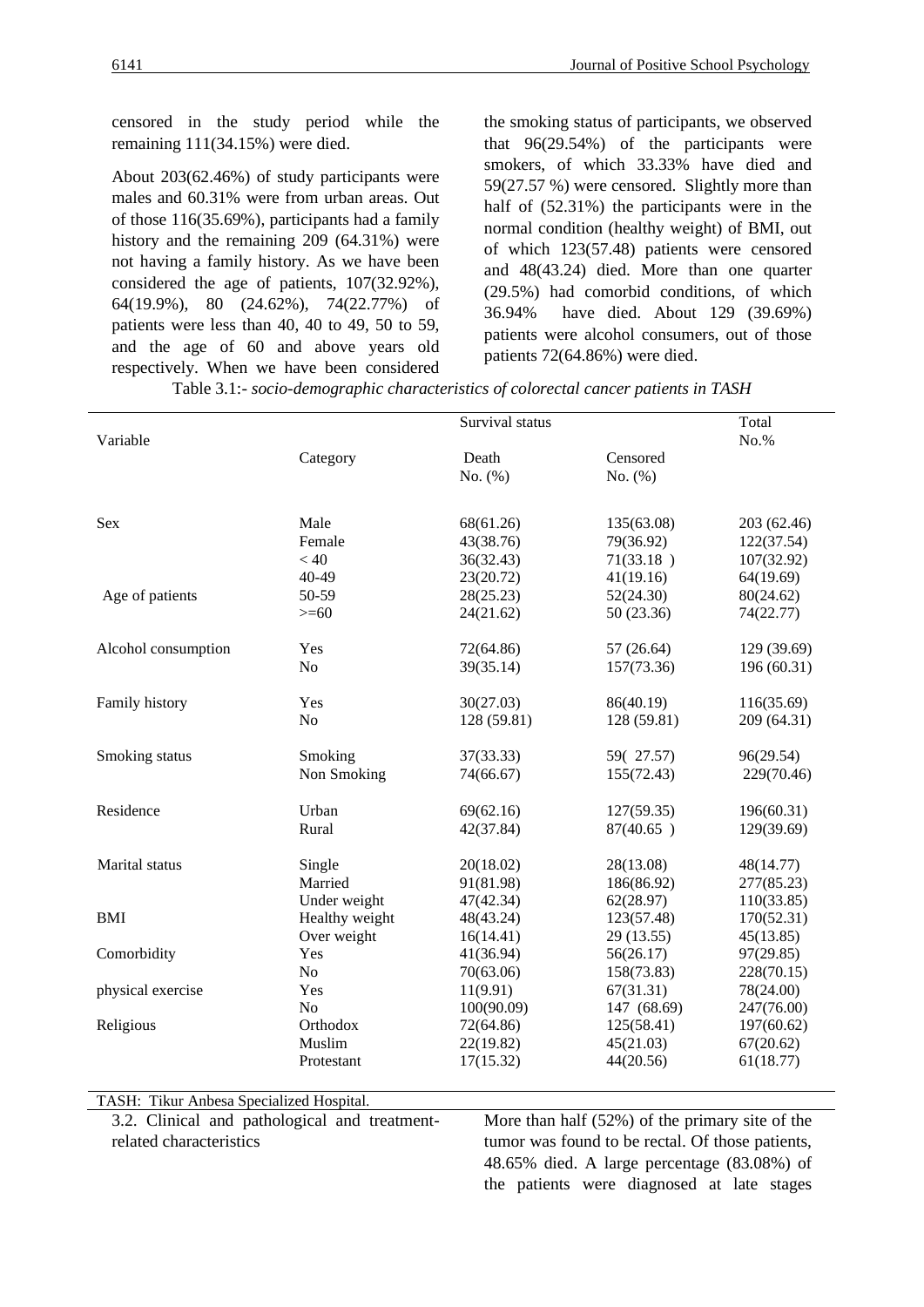(28.00% at stage III, and 55.08 % at stage IV). Slightly more than three-fifth (61.26%) of the patients that had been diagnosed at stage IV died. 61.85% of the tumor grade was welldifferentiated; about 229 (70.46%) were adenocarcinoma type. Concerning the type of treatment given, 115(35.38%) of the cases were given chemotherapy alone, of which 41(36.94%) have died and 27.38% of the cases were served surgery plus chemotherapy out of those patients 42(37.84%) were died.

| Table 4.2:- Clinical and pathological and treatment-related factors of colorectal cancer patients in |  |
|------------------------------------------------------------------------------------------------------|--|
| TASH                                                                                                 |  |

|                                |                                              | Survival status |             | Total      |
|--------------------------------|----------------------------------------------|-----------------|-------------|------------|
| Variable                       |                                              |                 |             | No. $(\%)$ |
|                                | Category                                     |                 |             |            |
|                                |                                              | Death           | Censored    |            |
|                                |                                              | No. $(\%)$      | No. (%)     |            |
|                                | Colon                                        | 57(51.35)       | 99(46.26)   | 156(48.00) |
| primary<br>site<br>of<br>tumor | Rectal                                       | 54(48.65)       | 115(53.74)  | 169(52.00) |
|                                | Stage I and II                               | 10(9.01)        | 45 (21.03)  | 55(16.92)  |
| <b>Stage</b>                   | Stage III                                    | 33(29.73)       | 58(27.10)   | 91(28.00)  |
|                                | Stage IV                                     | 68 (61.26)      | 111 (51.87) | 179(55.08) |
|                                |                                              |                 |             |            |
|                                | Well-differentiated                          | 62(55.86)       | 139(64.95)  | 201(61.85) |
|                                | Moderately differentiated                    | 17(15.32)       | 46(21.50)   | 63(19.38)  |
| Tumor grade                    | Poorly differentiated                        | 32(28.83)       | 29(13.55)   | 61(18.77)  |
|                                |                                              |                 |             |            |
|                                | Adenocarcinoma                               | 74(66.67)       | 155(72.43)  | 229(70.46) |
| Histology type                 | Mucinous/signet<br>cell<br>ring<br>carcinoma | 59(27.57)       | 37(33.33)   | 96(29.54)  |
|                                |                                              |                 |             |            |
|                                | Radiotherapy alone                           | 11(9.91)        | 37 (17.29)  | 48 (14.77) |
|                                | Surgical treatment alone                     | 2(1.80)         | 34 (15.89)  | 36 (11.08) |
|                                | chemotherapy alone                           | 41(36.94)       | 74(34.58)   | 115(35.38) |
| Treatment                      | surgery plus chemo                           | 42(37.84)       | 47(21.96)   | 89(27.38)  |
| modality                       | $radiation + surgery + chemo$                | 15(13.51)       | 22(10.28)   | 37(11.38)  |
|                                |                                              |                 |             |            |

TASH: Tikur Anbesa Specialized Hospital. 3.3. Non-parametric Survival Analysis

3.3.1The Kaplan- Meier Survival Estimate for Time to Death of Colorectal Cancer Patients in TASH



Figure 3.1: *Overall Kaplan-Meier estimation of survival functions of colorectal cancer patients*

From Figure 3.1, we have observed that the probability of survival was highest at the first month of diagnosis of colorectal cancer, but it relatively declined later as follow-up time increased.

3.3.2. The Overall Median Survival Time of Colorectal Cancer Patients

Table 3.3 showed that the overall median survival time of colorectal cancer patients was 23 months with [95%CI: 20–33].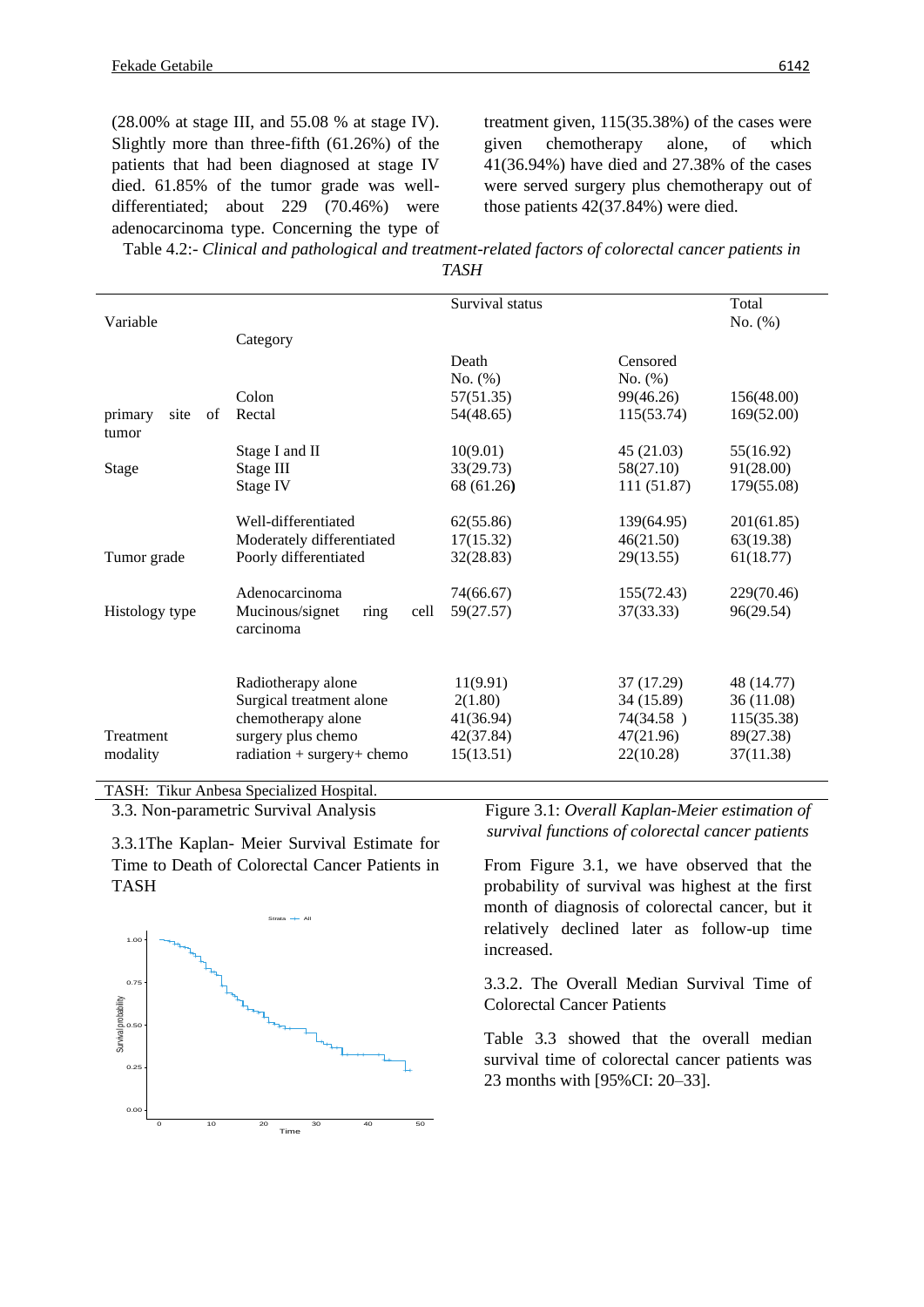95% CI

Lower Upper



Table 3.3:- Estimation of overall median survival time of colorectal cancer patients

Figure 3.2: *Overall Kaplan-Meier estimation of hazard functions of colorectal cancer patients*

From Figure 3.2 we observed that the probability of hazard is the lowest at the first month of diagnosis of colorectal cancer, but it relatively highest as follow up time increases.

3.3.3. Survival Function of Different Categorical variables



Figure 3.3: *Plot of Kaplan-Meier Estimates for alcohol consumption*

The survival curves in Figure 3.3 showed that non-alcohol user patients lying above as compared to alcohol user patients. It indicated 0.00 0.25 0.50 0.75 1.00 0 10 20 30 40 50 analysis time  $Comorbidity = yes$   $\longrightarrow$  Comorbidity = no Kaplan-Meier survival estimates

## Figure3.4: *Plot of Kaplan-Meier Estimates for comorbidity*

Figure 3.4 revealed that the survival of the patients having non-comorbid conditions had better survived as compared to the survival of the patients that had a comorbid condition. It showed that comorbid condition patients had a lower probability of survival than noncomorbidity illness patients.



Figure 3.5: *Plot of Kaplan-Meier Estimates for the stage*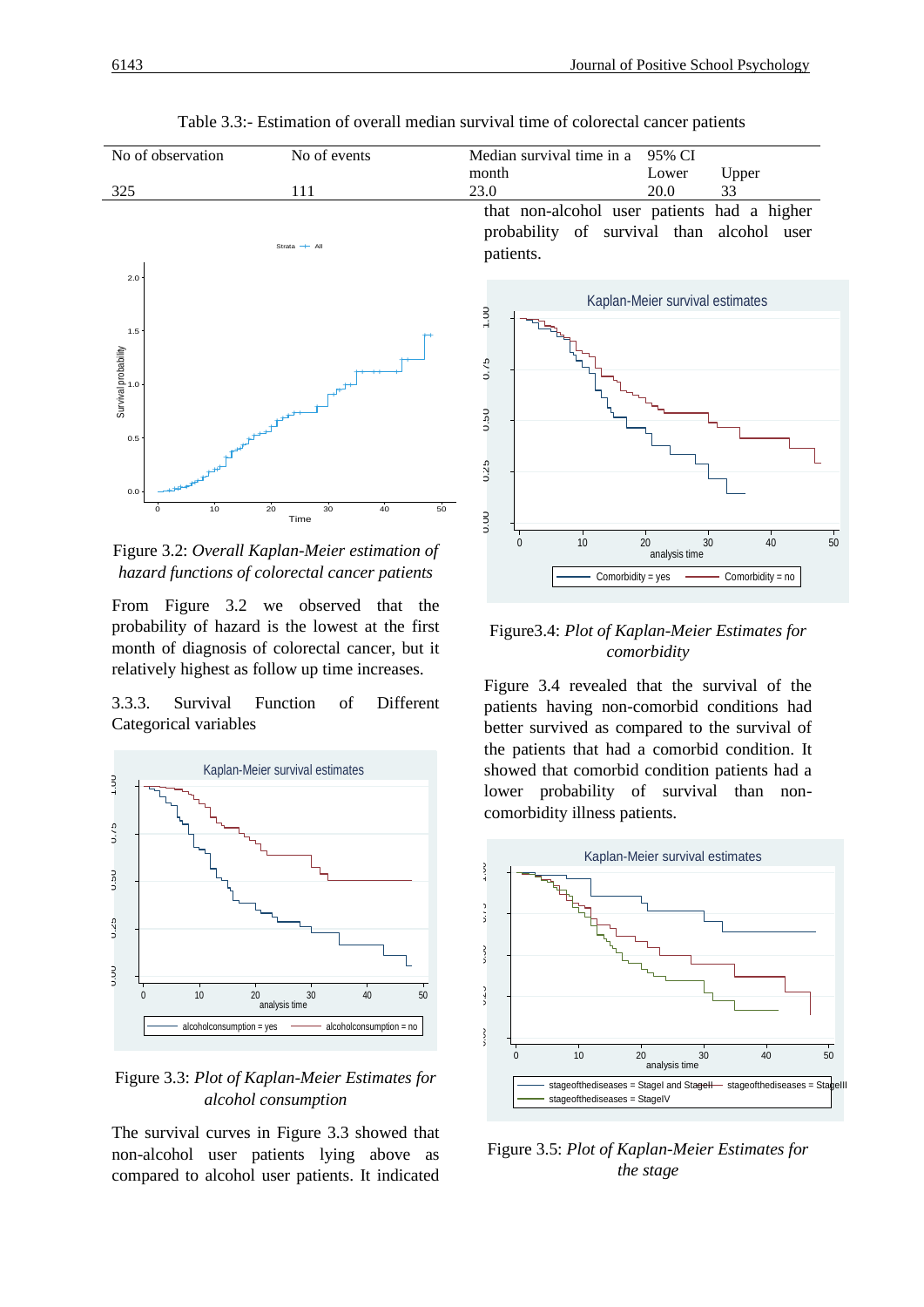The survival function against survival time for time to death of colorectal cancer patients by stage of the diseases was shown in Figure 3.5. This plot indicated that patients who were diagnosed at stages I and II have a higher probability of survival than stage III and stage IV and patients who were diagnosed at stage III had a higher probability of survival than stage IV.

3.3.4. Comparison of Survival Experiences between Groups

By using log-rank tests there were significant differences in survival experience among groups of family history, alcohol consumption, comorbidity, physical exercise, stage, tumor grade, and treatment modality shown in Table 3.4. These showed that those categorical variables had statistically significant differences in survival probabilities.

|                       |                | Log-rank test                                   |                |
|-----------------------|----------------|-------------------------------------------------|----------------|
| Covariates /factors   | DF             | <b>Test statistics</b>                          | p-value        |
|                       |                |                                                 |                |
| Age                   | 3              | 1.39                                            | 0.7072         |
| <b>Sex</b>            |                | 0.1                                             | 0.8            |
| Family history        | 1              | 7                                               | $0.008*$       |
| Alcohol consumption   | 1              | 42                                              | $<0.0001***$   |
| Residence             | 1              | 0.6                                             | 0.4            |
| <b>Marital</b> status | 1              | 2.13                                            | 0.1442         |
| Smoking status        | 1              | 1.7                                             | 0.2            |
| <b>BMI</b>            | 2              | 2.95                                            | 0.2290         |
| Comorbidity           | 1              | 7.5                                             | $0.006*$       |
| Physical exercise     | 1              | 13.7                                            | $< 0.0001$ *** |
| Religion              | $\overline{c}$ | 1.3                                             | 0.2            |
| Primary site of tumor | 1              | 0.001                                           | 0.9            |
| Stage                 | 2              | 18.19                                           | $0.00011**$    |
| Tumor grade           | 2              | 11.3                                            | $0.004*$       |
| Histology type        | 1              | 0.75                                            | 0.3866         |
| Treatment modality    | 4              | 17.51<br>$\mathbf{1}$ $\mathbf{1}$<br>$\bullet$ | $0.0015*$      |

Table 3.4:- *Results of log-rank test for each categorical variable*

#### **4. Discussions**

This study aimed to estimate the survival probability of CRC patients in TASH enrolled from January 1, 2017, to December 30, 2020. Covariates that were included in the study were age, sex, Marital status, Family history, alcohol consumption, smoking status, BMI, comorbidity, physical exercise, residence, Religion, Site of a tumor, Stage of disease, Tumor grade, Histology type, and treatment modality.

In this study, out of the total 325 patients, 111(34.15%) died and 214(65.85%) were censored until the end of the study. Large percentages (83.08%) of the patients were diagnosed at late stages and more than threefifth (61.26%) of the patients that had been diagnosed at stage IV died. This result almost similar to the result reported by  $(4)$ , which implies that large percentage (65.7%) of the patients were diagnosed at late stages (39.3% at stage III, and 26.4% at stage IV). Three-fifth (60.4%) of the patients that had diagnosed at stage IV died.

The overall Kaplan- Meier plot also showed that the follow-uptime of CRC patients increased, the survival probability of patients would be decreased. This was consistent with (4,25), which indicated that the probability of survival was the highest on the first day of diagnosis of colorectal cancer, but it relatively fell later as follow up time increases. A study conducted by (4) showed that CRC patients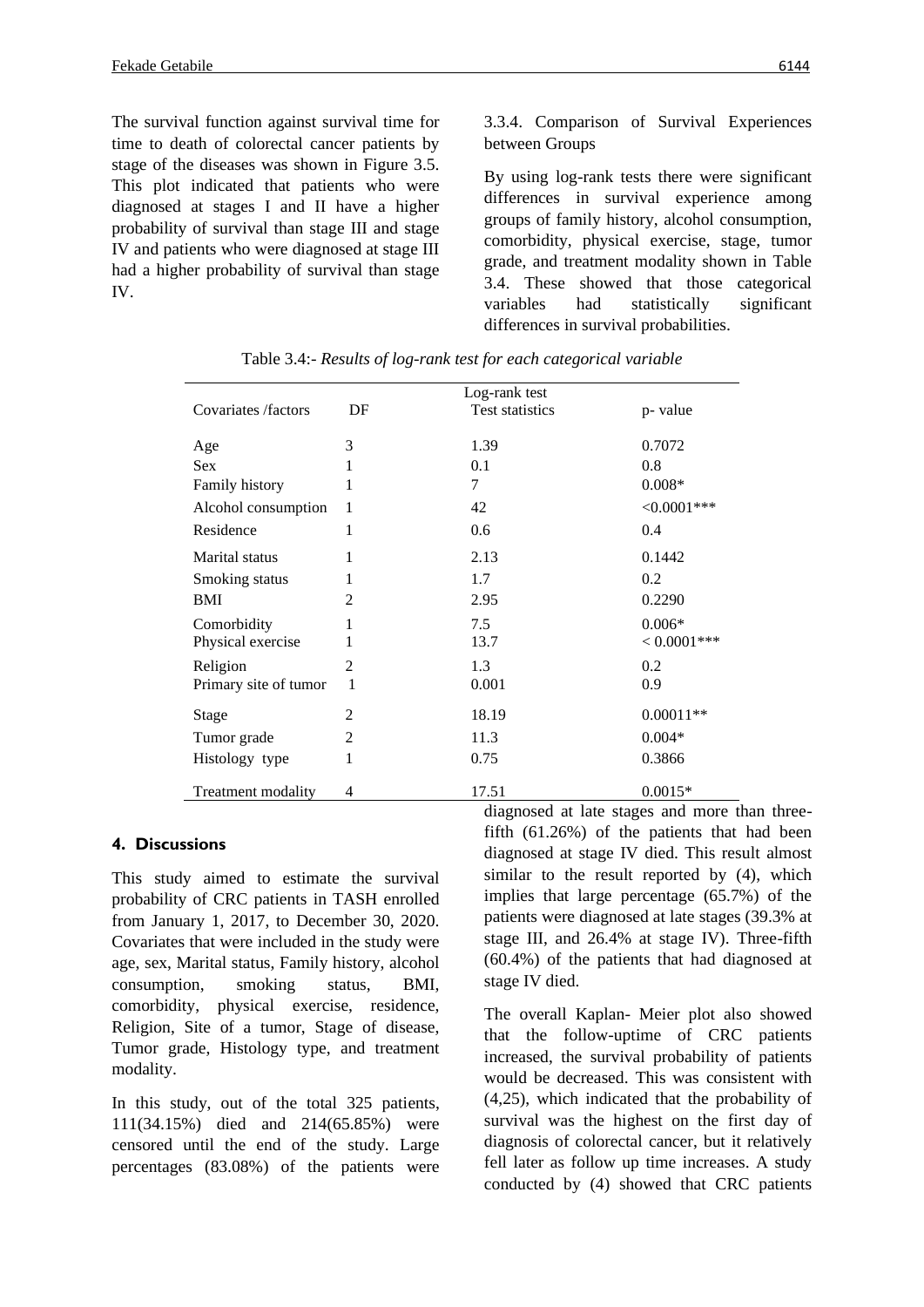who smoke cigarettes' and alcohol user were less probability of survival than non-smokers and non-alcohol users respectively. Our finding also showed that Non-alcohol user patients had a higher probability of survival than alcohol user patients.

# **5. Conclusions**

This study was based on colorectal cancer (CRC) patient's data set which was obtained from the TASH oncology unit in Addis Ababa, Ethiopia. The major objective of the study was to investigate the associated factors that affect the time to death of CRC patients in TASH enrolled from January 1, 2017, to December 30, 2020. Based on the descriptive result out of the total 325 patients 111(34.15%) died and 214(65.85%) were censored.

The Kaplan-Meier curve plot of CRC patient's shows as the follow-up time increases the survival probability of patient's decreases. The estimated median survival time of colorectal cancer patients was 23 months. There were significant differences in survival experience among groups of family history, alcohol consumption, comorbidity, physical exercise, stage, tumor grade, and treatment modality.

## **Conflict of interest statement**

The authors have declared that no competing interests exist.

## **Creators' commitment**

Yesewzer had made generous commitment to origination and plan, or securing of information, or investigation and translation of the information; Fekade had been engaged with drafting the composition or amending it basically for significant scholarly substance; and had given last endorsement of variant to be distributed.

## **Subsidizing**

The creators have no help or subsidizing to report.

# **Accessibility of information and materials**

The datasets utilized and broke down during the current investigation are accessible from the comparing creator on sensible solicitation. Ethics approval and consent to participate has been approved by DebreBerhan University.

## **Morals endorsement and agree to take an interest**

Moral freedom ethical Approval was taken from DebreBerhan University; school Post Graduate coordination moral audit board and authority letter was composed by the division of insights to in Tikur Anbessa Specialized Hospital, Addis Ababa, Ethiopia so as to acquire the information from the emergency clinic before arranging and beginning information assortment. Official letter was given for concerned bodies to conduct the research and afterward privacy of the data was guaranteed from all perspectives.

# **Consent for publication**

Not applicable.

## **Acknowledgment**

The authors are generally grateful to Tikur Anbessa Specialized Hospital permitting us to utilize patients recorded information for this investigation.

## **Author Contributions**

Conceptualization: Yesewzer Enawugaw , Fekade Getabil, Bezarede Mekonnen.

Data curation: Yesewzer Enawugaw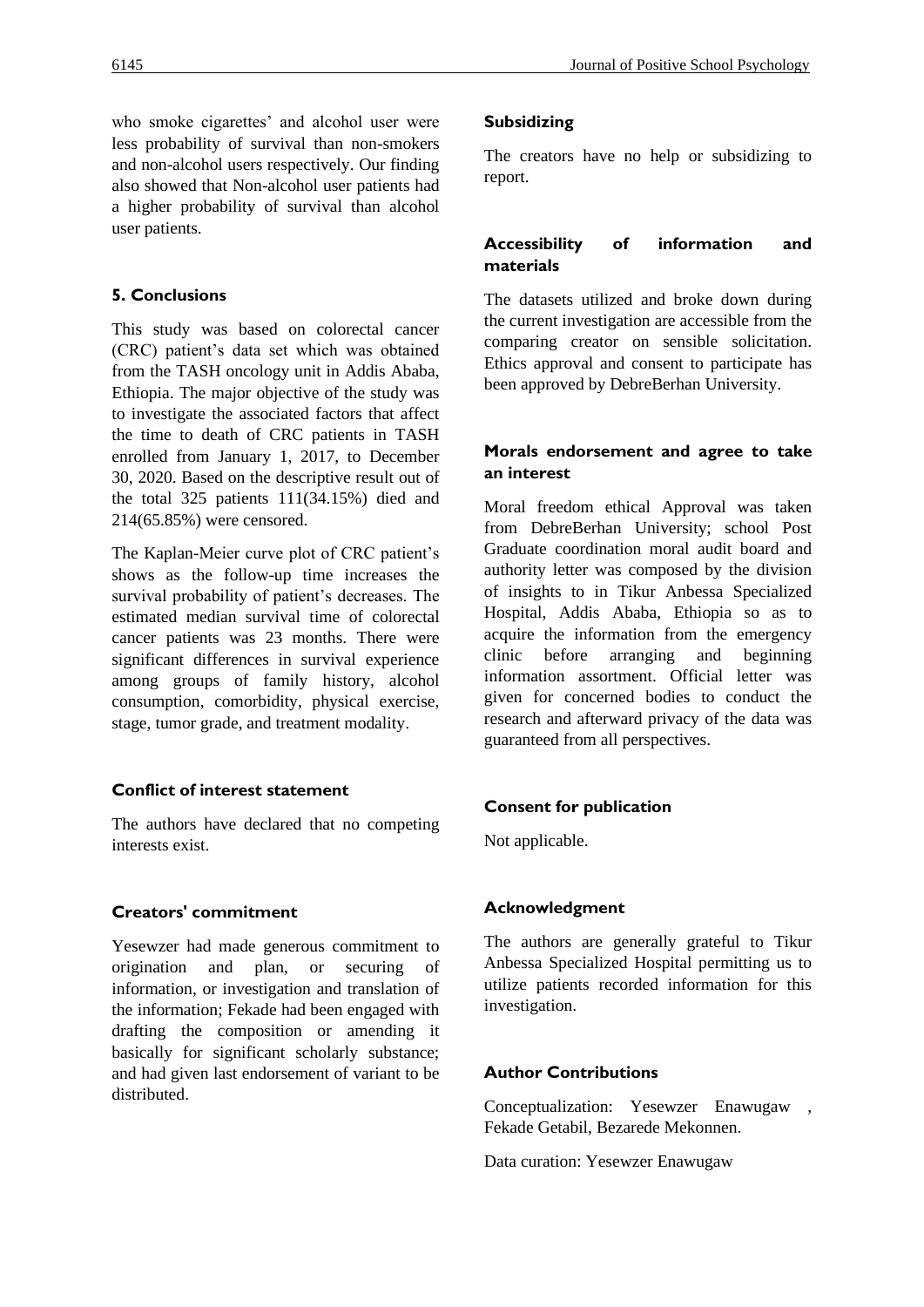Formal analysis: Yesewzer Enawugaw , Fekade Getabil, Bezarede Mekonnen.

Funding acquisition: Yesewzer Enawugaw

Investigation: Yesewzer Enawugaw , Fekade Getabil, Bezarede Mekonnen

Methodology: Yesewzer Enawugaw , Fekade Getabil

Project administration: Yesewzer Enawugaw , Fekade Getabil

Resources: Yesewzer Enawugaw.

Supervision: Bezarede Mekonnen.

Validation: Yesewzer Enawugaw , Fekade Getabil, Bezarede Mekonnen

Visualization: Bezarede Mekonnen.

Writing – original draft: Yesewzer Enawugaw , Fekade Getabil, Bezarede Mekonnen.

Writing – review &editing: Yesewzer Enawugaw , Fekade Getabil, Bezarede Mekonnen

#### **Reference**

- [1] AAALEN, O., BORGAN, O. & GJESSING, H. 2008. Survival and event history analysis: a process point of view, Springer Science & Business Media.
- [2] ANG, C., BAKER, M. & NICE, E. 2017. Mass spectrometry-based analysis for the discovery and validation of potential colorectal cancer stool biomarkers. Methods in enzymology, 586, 247-274.
- [3] ARVELO, F., SOJO, F. & COTTE, C. 2015. Biology of colorectal cancer. Ecancermedicalscience, 9.
- [4] ATINAFU, B. T., BULTI, F. A. & DEMELEW, T. M. 2020. Survival Status and Predictors of Mortality Among Colorectal Cancer Patients in Tikur Anbessa Specialized Hospital, Addis Ababa, Ethiopia: A Retrospective Followup Study. Journal of cancer prevention, 25, 38.
- [5] HAGGAR, F. A. & BOUSHEY, R. P. 2009. Colorectal cancer epidemiology: incidence, mortality, survival, and risk

factors. Clinics in colon and rectal surgery, 22, 191.

- [6] IBRAHIM, K., ANJORIN, A., AFOLAYAN, A. & BADMOS, K. 2011. Morphology of colorectal carcinoma among Nigerians: a 30-year review. Nigerian journal of clinical practice, 14, 432-435.
- [7] GIOVANNUCCI, E. & WILLETT, W. C. 1994. Dietary factors and risk of colon cancer. Annals of medicine, 26, 443-452.
- [8] KAPLAN, E. L. & MEIER, P. 1958. Nonparametric estimation from incomplete observations. Journal of the American statistical association, 53, 457- 481.
- [9] KARLITZ, J. J., OLIPHANT, A.-L. B., GREENWALD, D. A. & POCHAPIN, M. B. 2017. The American College of Gastroenterology and the 80% by 2018 colorectal cancer initiative: a multifaceted approach to maximize screening rates. American Journal of Gastroenterology, 112, 1360-1362 .
- [10] KATSIDZIRA, L., GANGAIDZO, I., THOMSON, S., RUSAKANIKO, S., MATENGA, J. & RAMESAR, R. 2017. The shifting epidemiology of colorectal cancer in sub-Saharan Africa. The Lancet Gastroenterology & Hepatology, 2, 377- 383.
- [11] KLEIN, J. P. & MOESCHBERGER, M. L. 2003. Survival analysis: techniques for censored and truncated data, Springer.
- [12] LOWERY, J. T., AHNEN, D. J., SCHROY III, P. C., HAMPEL, H., BAXTER, N., BOLAND, C. R., BURT, R. W., BUTTERLY, L., DOERR, M. & DOROSHENK, M. 2016. Understanding the contribution of family history to colorectal cancer risk and its clinical implications: a state‐of‐the‐science review. Cancer, 122, 2633-2645.
- [13] MAGAJI, B. A., MOY, F. M., ROSLANI, A. C. & LAW, C. W. 2017. Survival rates and predictors of survival among colorectal cancer patients in a Malaysian tertiary hospital. BMC cancer, 17, 1-8.
- [14] MANTEL, N. & HAENSZEL, W. 1959. Statistical aspects of the analysis of data from retrospective studies of disease. Journal of the national cancer institute, 22, 719-748